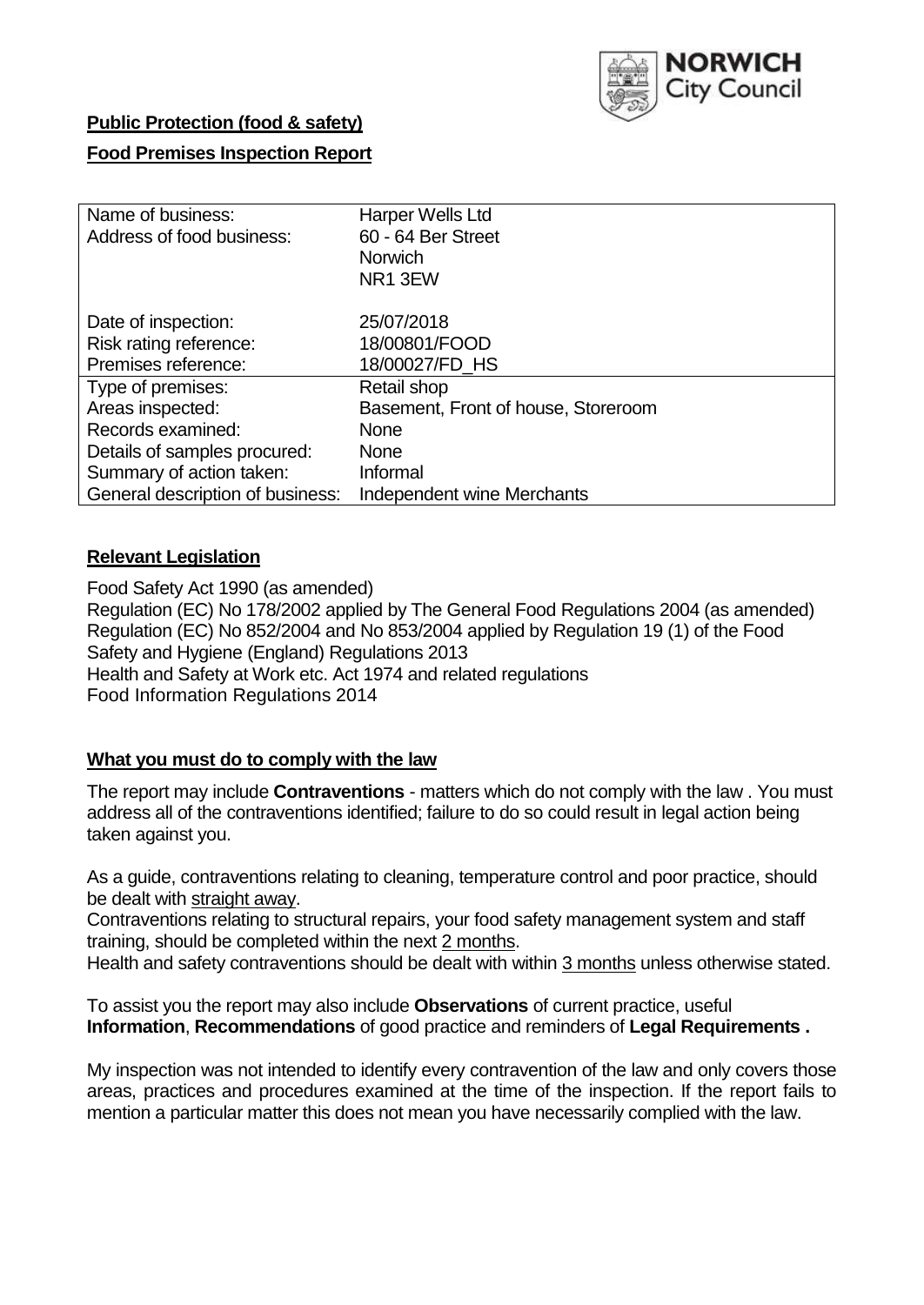# **FOOD SAFETY**

#### **How we calculate your Food Hygiene Rating:**

The food safety section has been divided into the three areas which you are scored against for the hygiene rating: 1. food hygiene and safety procedures, 2. structural requirements and 3. confidence in management/control procedures. Each section begins with a summary of what was observed and the score you have been given. Details of how these scores combine to produce your overall food hygiene rating are shown in the table.

| <b>Compliance Area</b>                     |          |    |           | <b>You Score</b> |                |    |           |    |          |  |  |
|--------------------------------------------|----------|----|-----------|------------------|----------------|----|-----------|----|----------|--|--|
| Food Hygiene and Safety                    |          |    |           | $\Omega$         | 5              | 10 | 15        | 20 | 25       |  |  |
| <b>Structure and Cleaning</b>              |          |    |           | $\Omega$         | 5              | 10 | 15        | 20 | 25       |  |  |
| Confidence in management & control systems |          |    |           | $\Omega$         | 5              | 10 | 15        | 20 | 30       |  |  |
|                                            |          |    |           |                  |                |    |           |    |          |  |  |
| <b>Your Total score</b>                    | $0 - 15$ | 20 | $25 - 30$ |                  | $35 - 40$      |    | $45 - 50$ |    | > 50     |  |  |
| <b>Your Worst score</b>                    | 5        | 10 | 10        |                  | 15             |    | 20        |    |          |  |  |
|                                            |          |    |           |                  |                |    |           |    |          |  |  |
| <b>Your Rating is</b>                      | 5        |    |           | 3                | $\overline{2}$ |    |           |    | $\Omega$ |  |  |

Your Food Hygiene Rating is 4 - a good standard



## **1. Food Hygiene and Safety**

Food hygiene standards are high. You demonstrated a very good standard of compliance with legal requirements. You have safe food handling practices and procedures and all the necessary control measures to prevent cross-contamination are in place. Some minor contraventions require your attention. **(Score 5)**

### Hand-washing

**Recommendation** I recommend that you supply a towel dispenser to the wash hand basin

#### Temperature Control

**Contravention** The following evidence indicated there was a risk of bacteria growing on food:

• the glass door fridge used for storing wine was being used to store food, the temperature was reading 13°C. You informed me that you used this fridge to store foods e.g. cheeses for your wine tasting events. High risk foods such as cheese must be stored at or below 8°C preferably between 0 - 5°C to prevent the growth of food poisoning bacteria. You must provide suitable refrigerated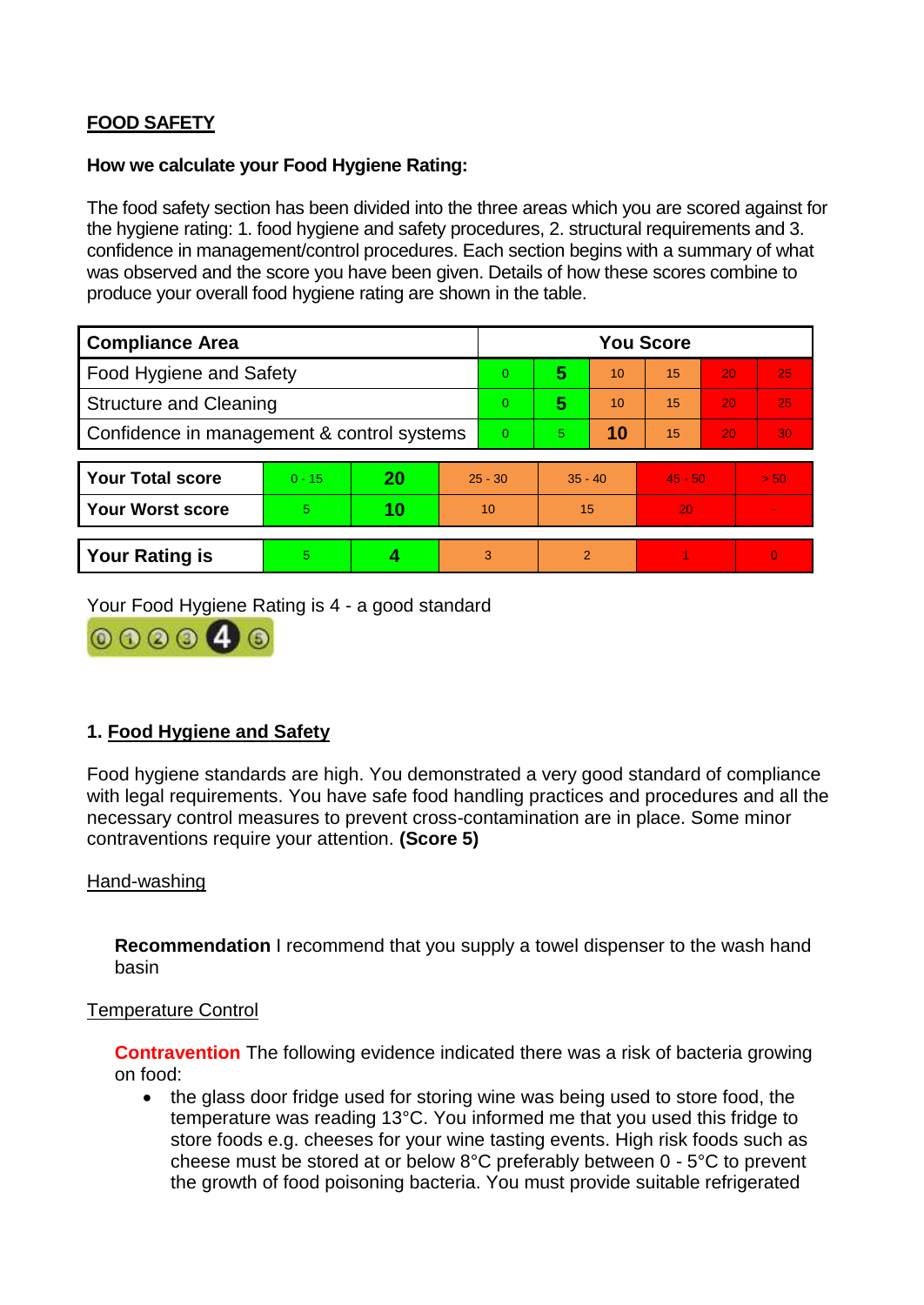storage space.

**Legal Requirement** Food for service or on display for sale can be kept above 8°C for a single period of up to 4 hours, provided it has not previously been kept for service or on display for sale outside of temperature control. Following this the food must either be placed under chill holding until it is served, sold or discarded.

### Unfit food

**Recommendation** You should have a system to identify when open or prepared foods need to be used by or discarded, to ensure the food is fit for consumption. I recommend you apply labels which give a day or date that is 2 days after the day of production e.g. if food is opened on Monday it should be used by the end of Wednesday or in accordance with the manufacturer's instructions.

# **2. Structure and Cleaning**

The structure facilities and standard of cleaning and maintenance are all of a good standard and only minor repairs and/or improvements are required. Pest control and waste disposal provisions are adequate. The minor contraventions require your attention. **(Score 5)**

## Cleaning of Structure

**Contravention** The following structural items were dirty and require more frequent and thorough cleaning:

Cobwebs were seen to high areas in the storeroom and cellar

### Cleaning of Equipment and Food Contact Surfaces

**Contravention** The following surfaces or equipment were dirty and require cleaning:

• the handle to the dishwasher

### Cleaning Chemicals / Materials / Equipment and Methods

**Observation** I was pleased to see that the premises was generally kept clean and that your cleaning materials, methods and equipment were able to minimise the spread of harmful bacteria between surfaces.

### Cleaning Chemicals / Materials / Equipment and Methods